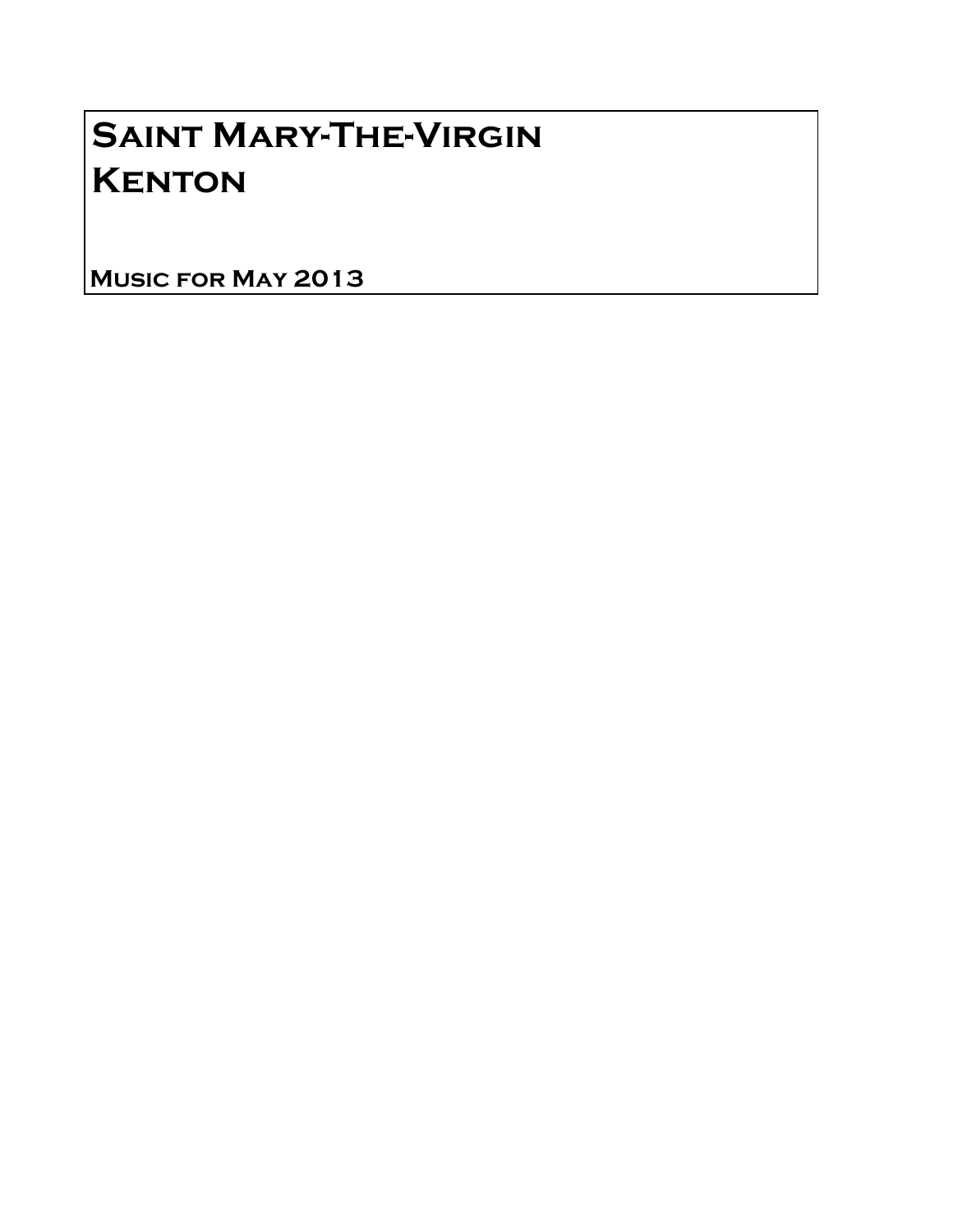| 5th May                                                                                  | <b>Easter VI</b>                                                                |                                                                                                                                                                      |
|------------------------------------------------------------------------------------------|---------------------------------------------------------------------------------|----------------------------------------------------------------------------------------------------------------------------------------------------------------------|
| Introit<br><b>Responsorial Psalm</b><br>Gradual<br>Offertory<br>Communion<br>Recessional | 437 (t362)<br>Page 175, first setting<br>347 (t319)<br>103 (t271)<br>419<br>113 | Praise the Lord ye heavens adore him<br>Come, gracious spirit, heavenly Dove<br>Alleluya! Alleluia!<br>O Holy Spirit, Lord of grace<br>Love's redeeming work is done |
|                                                                                          | Setting                                                                         | K, G - Merbecke<br>S, B, A - Belmont Mass                                                                                                                            |
|                                                                                          | At communion                                                                    | Lord your word's our heavenly bread                                                                                                                                  |
| 12th May                                                                                 | <b>Ascension</b>                                                                |                                                                                                                                                                      |

| Introit                   | 375                     | Lord of the Dance                          |  |
|---------------------------|-------------------------|--------------------------------------------|--|
| <b>Responsorial Psalm</b> | Page 48, second setting |                                            |  |
| Gradual                   | 349                     | Come let us join our cheerful songs        |  |
| Offertory                 | 130 (i)                 | Hail the day                               |  |
| Communion                 | 312 (t388(i))           | Where the appointed sacrifice              |  |
| Recessional               | 134                     | The head that once was crowned with thorns |  |
|                           | Setting                 | K, G, - Merbecke<br>S, B, A - Shaw         |  |
|                           | At communion            | Let all the world                          |  |

## **19th May Whit Sunday**

| Introit<br><b>Responsorial Psalm</b> | 139<br>Page 52, first setting | Come, thou Holy Spirit, come                 |
|--------------------------------------|-------------------------------|----------------------------------------------|
| Gradual                              | 140                           | Holy Spirit, come, confirm us                |
| Offertory                            | 137                           | Come down, O Love Divine                     |
| Communion                            | 277                           | Bread of the world                           |
| Recessional                          | 141 (t185)                    | Holy Spirit, ever dwelling                   |
|                                      | Setting                       | K, S, B, A - Frances Bradford<br>G - Lourdes |
|                                      | At communion                  | Come spirit of our God                       |